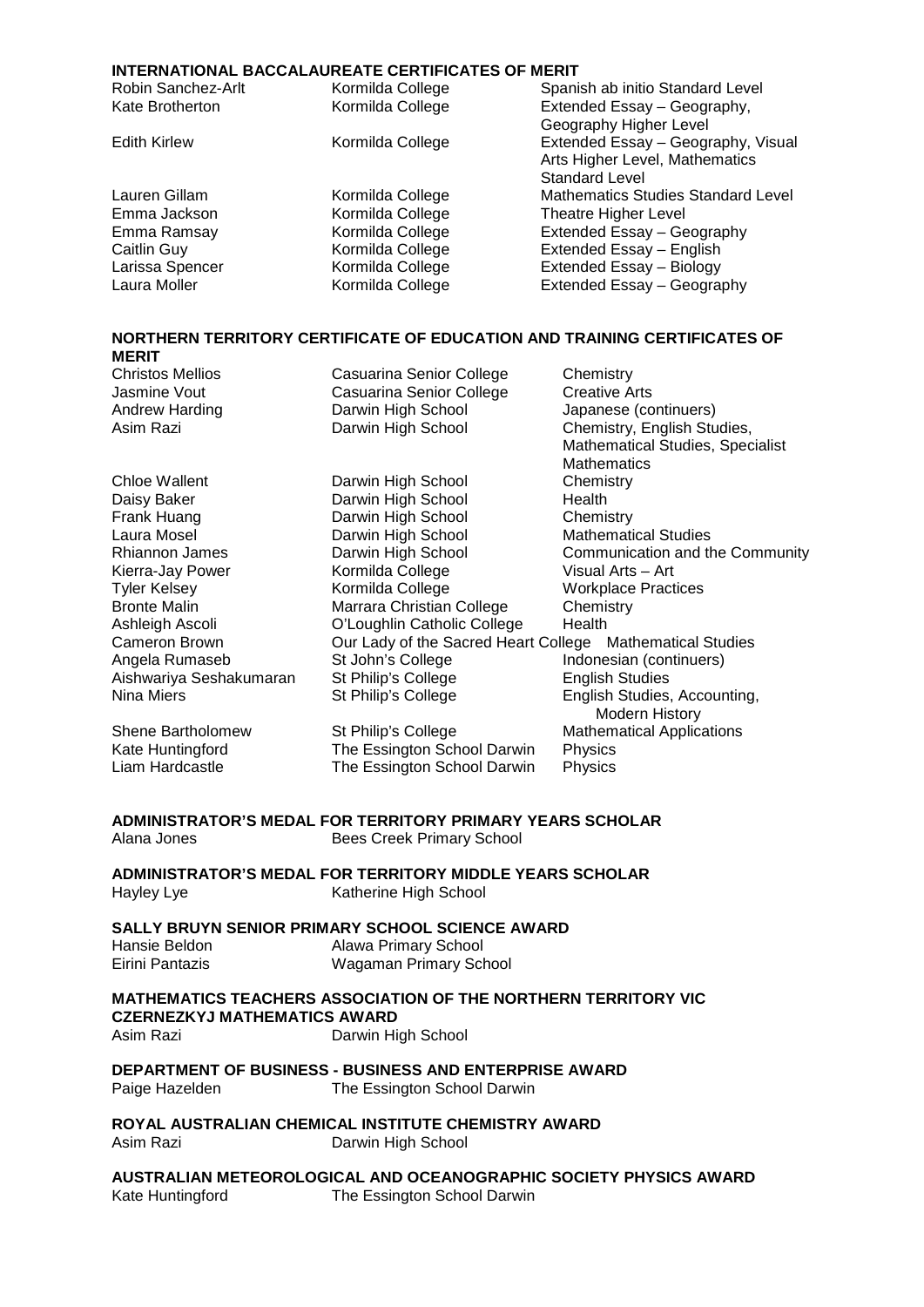| Hoi Man Lay                                                                                                                                                                              | AUSTRALIAN COMPUTER SOCIETY ICT AWARD FOR INFORMATION TECHNOLOGY<br>Darwin High School                                                                                                                                                                            |  |
|------------------------------------------------------------------------------------------------------------------------------------------------------------------------------------------|-------------------------------------------------------------------------------------------------------------------------------------------------------------------------------------------------------------------------------------------------------------------|--|
| <b>SCIENCE AWARD</b><br>Asim Razi                                                                                                                                                        | AUSTRALIAN VETERINARY ASSOCIATION (NT Division) AND DENNIS THOMSON MEMORIAL<br>Darwin High School                                                                                                                                                                 |  |
| <b>HEALTH AND PHYSICAL EDUCATION AWARD</b><br>Ashleigh Ascoli                                                                                                                            | AUSTRALIAN COUNCIL FOR HEALTH, PHYSICAL EDUCATION AND RECREATION (NT)<br>O'Loughlin Catholic College                                                                                                                                                              |  |
| <b>CROSS DISCIPLINARY LEARNING AREA AWARD</b><br>Rhiannon James                                                                                                                          | <b>COUNCIL OF GOVERNMENT SCHOOL ORGANISATIONS MOST OUTSTANDING STAGE 2</b><br>Darwin High School                                                                                                                                                                  |  |
| <b>INDIGENOUS NTCET with VET AWARD</b><br>Dani-Lee O'Neil                                                                                                                                | NORTHERN TERRITORY INDIGENOUS EDUCATION COUNCIL NORTHERN REGION,<br>O'Loughlin Catholic College                                                                                                                                                                   |  |
| <b>INDIGENOUS NTCET WITH VET AWARD</b><br>Taylor-ann O'Brien                                                                                                                             | NORTHERN TERRITORY INDIGENOUS EDUCATION COUNCIL, SOUTHERN REGION<br><b>Centralian Senior College</b>                                                                                                                                                              |  |
| TELSTRA TOP REMOTE INDIGENOUS STUDENT AWARD<br>Lyndell Plummer                                                                                                                           | Numbulwar School, NT Open Education Centre                                                                                                                                                                                                                        |  |
| NORTHERN TERRITORY MUSIC SCHOOL MUSIC AWARD<br>Michelle Buse                                                                                                                             | Casuarina Senior College                                                                                                                                                                                                                                          |  |
| Laura Mosel                                                                                                                                                                              | MENZIES SCHOOL OF HEALTH RESEARCH BIOLOGY AWARD<br>Darwin High School                                                                                                                                                                                             |  |
| Nina Miers<br>Aishwariya Seshakumaran                                                                                                                                                    | IAN MACGREGOR ROTARY AWARD FOR ENGLISH STUDIES<br>St Philip's College<br>St Philip's College                                                                                                                                                                      |  |
| Shene Bartholomew                                                                                                                                                                        | DEPARTMENT OF TREASURY AND FINANCE MATHEMATICS AWARD<br>St Philip's College                                                                                                                                                                                       |  |
| Laura Wright                                                                                                                                                                             | INTERNATIONAL ASSOCIATION OF HYDROGEOLOGISTS (NT) GEOGRAPHY AWARD<br><b>Tennant Creek High School</b>                                                                                                                                                             |  |
| Samuel Nippress                                                                                                                                                                          | <b>LAW SOCIETY NORTHERN TERRITORY LEGAL STUDIES AWARD</b><br>St Philip's College                                                                                                                                                                                  |  |
| <b>CHARLES DARWIN UNIVERSITY TOP INDIGENOUS AUSTRALIAN TERTIARY ADMISSION</b><br><b>RANK AWARD</b>                                                                                       |                                                                                                                                                                                                                                                                   |  |
| Hannah Jamieson                                                                                                                                                                          | Kormilda College                                                                                                                                                                                                                                                  |  |
| <b>AWARDS</b>                                                                                                                                                                            | <b>CHARLES DARWIN UNIVERSITY TOP TEN AUSTRALIAN TERTIARY ADMISSION RANK</b>                                                                                                                                                                                       |  |
| Asim Razi<br>Nina Miers<br>Laura Mosel<br>Ilias Kosmidis<br>Cameron Brown<br>Alaina Standish<br><b>Matthew Herbert</b><br><b>Christos Mellios</b><br>Frank Huang<br><b>Chloe Wallent</b> | Darwin High School<br>St Philip's College<br>Darwin High School<br>Casuarina Senior College<br>Our Lady of the Sacred Heart College<br>St Philip's College<br>The Essington School Darwin<br>Casuarina Senior College<br>Darwin High School<br>Darwin High School |  |
| Arijay Camp                                                                                                                                                                              | GTNT MOST OUTSTANDING SCHOOL-BASED APPRENTICE/TRAINEE OF THE YEAR AWARD<br>West Arnhem College/Gunbalanya School                                                                                                                                                  |  |